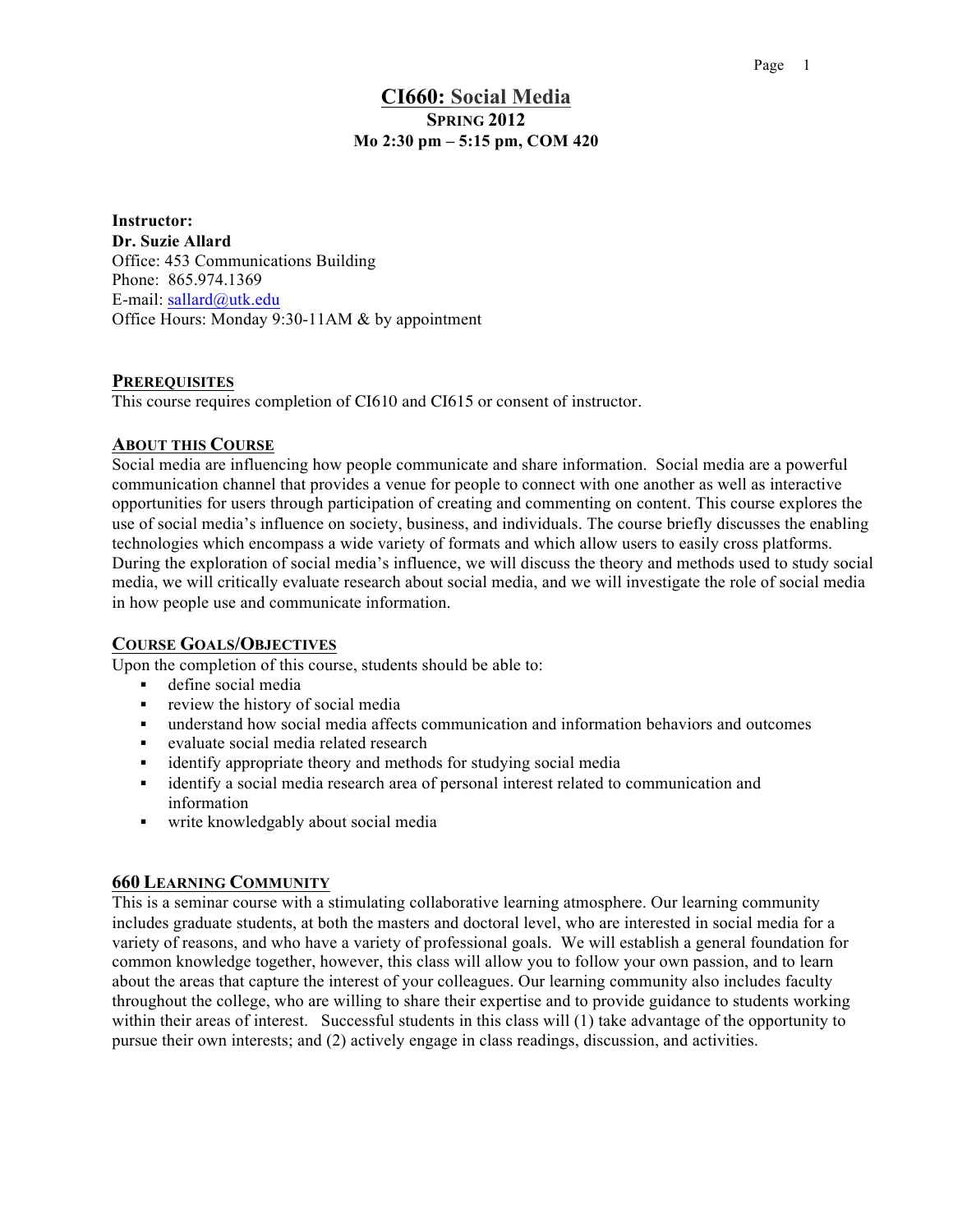# **CONTACTING THE PROF**

I'm here to help – so always feel free to ask questions or share ideas! You are encouraged to drop in during office hours, or we can talk after class or we can set up an appointment at another time that is more convenient for you. E-mail is a sure-fire way to contact me. E-mail is an excellent communication tool, and I check mine on a very regular basis. The best things about e-mail is that it is 24/7; that means you can ask a question when it's fresh on your mind – 24 hours a day, 7 days a week. I'll usually answer within 48 hours, but I may get back to you even faster! In class I will talk about our communication via social media.

## **ACCOMMODATIONS FOR STUDENTS WITH DISABILITIES**

Please contact the Office of Disability Services at 191 Hoskins Library at 865.974.6087 if you need course adaptations or accommodations. They will work with you to arrive at the appropriate program and register you for services. They will provide you with information to be presented to me so we can discuss your situation and identify solutions.

# **DIVERSITY**

An essential component of your learning experience will come from the contributions of your fellow students and your instructors. In order for everyone to feel comfortable sharing their thoughts and opinions, and asking questions, we must speak and listen with respect and courtesy. In this classroom, we will not discriminate on the basis of gender, race, ethnicity, religion (or lack thereof), age, sexuality, physical ability, political or ideological beliefs, or any other difference.

The College of Communication and Information recognizes and values diversity. Exposing students to diverse people, ideas and cultures increases opportunities for intellectual inquiry, encourages critical thinking, and enhances communication and information competence. When all viewpoints are heard, thoughtfully considered, and respectfully responded to, everyone benefits. Diversity and fairness unite us with the wider professional and global community.

# **TEXTBOOKS – REQUIRED**

1. Zarella, D. (2011). Zarella's Hierarchy of Contagiousness. The Domino Project.

# **READINGS**

There will be many additional readings for this class beyond the textbooks. Some articles are noted in this syllabus and other instructor assigned readings for each session will be shared via BB at least one week in advance. BB is used because it requires a password for access that allows us to share items under fair use for educational purposes.

# **GRADED ASSIGNMENTS (DUE DATES ON CLASS SCHEDULE)**

Throughout the semester you are expected to participate in class activitieswhich will include "assignments" to prepare for our discussions each week. These are part of class participation.

There are five graded assignments and below are the titles and percentage of each so you can see how they fit into our curriculum. Descriptions of each assignment are listed underneath this list. Due dates are noted on the syllabus.

| <b>RCR Certification</b>              |              | 5%   |
|---------------------------------------|--------------|------|
| <b>Annotated Bibliography</b>         |              | 20%  |
| <b>Book Review &amp; Presentation</b> |              | 20%  |
| <b>Class Participation</b>            |              | 20%  |
| <b>FINAL PROJECT</b>                  |              | 35%  |
|                                       | <b>TOTAL</b> | 100% |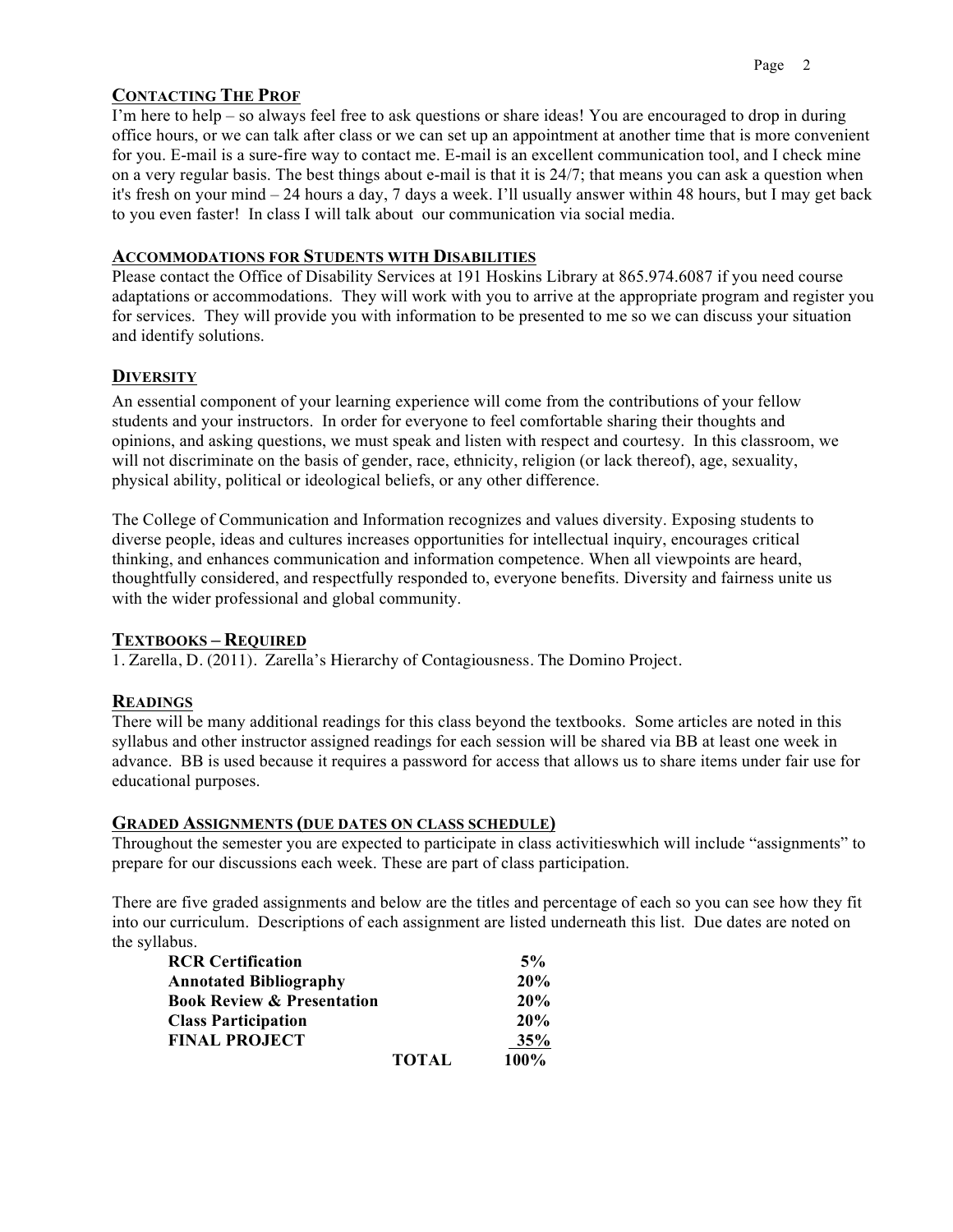## **Responsible Conduct of Research Certification**

RCR Certification is required for researchers working on NSF and NIH funded grants, but it is a required component of this class because it provides the student with important knowledge for conducting responsible research. Before the end of the semester each student is required to complete the RCR training available through the UT Office of Research. See http://research.utk.edu/rcr/ This is a self-paced course of online modules. Completion of the RCR training earns an A. Not completing the training is an F. You will receive an A when you present the certificate of completion. If you already have the certificate you do not need to complete the training again – simply provide a copy of the certificate.

## **Annotated Bibliography**

An annotated bibliography allows scholars to identify and utilize the body of literature related to their specific research interest. Over the course of the semester, each student will develop an annotated bibliography about an area of social media that s/he designates as the prime area of interest. The bibliography should represent key readings in the area of interest and, when completed, it will provide the student with a valuable resource for future research and/or teaching in the chosen area. Developing an annotated bibliography provides the student with a useful resource for continued scholarship in this area after the class is complete.

The annotated bibliography will be reviewed three times during the semester to assist you in developing the bibliography. At each review the student should have at least five new items, and by semester end, the bibliography should have at least 18 items. There is no grade assigned on the first review – however you will be provided with comments to help you successfully continue to build your annotated bibliography. Grades will be assigned during the final two reviews of your bibliography. At each review the student should have at least five new items, and by semester end, the bibliography should have at least 18 items. The grade on the second review of your annotated bibliography will be worth 5% of your class grade, and the final submission of your annotated bibliography will be worth 15% of your class grade.

The annotated bibliography will be graded based on thoroughness of each entry, appropriateness of selected items, analytical insight and completeness of the collection of entries. Each entry for the annotated bibliography should include a full citation in APA style and several descriptive paragraphs that (1) briefly reviews the content of the article, (2) notes how it is pertinent to the particular domain of interest, and (3) briefly evaluates the article.

### **Book review & Presentation**

Critical review of disciplinary literature is an essential part of being a scholar. Throughout an academic's career s/he will be asked to review papers of their peers to assess the papers' value for presentation and publication. Depending on the scholar's discipline, writing book reviews also may be an opportunity for publication, although book reviews are not valued highly compared to original research when an individual's scholarly record is reviewed. Developing the skills to conduct a meaningful review provides students with an essential "skill" for the scholarly toolbox.

Each student will select a book that addresses their prime area of interest related to social media. It may be a scholarly or popular press title and it must address social media topics that relate to communication and information. Your choice of book for review must be approved by the professor. The student will write an academic-style book review.

For this assignment, choose a book that interests you and that will provide support your future studies (perhaps your thesis or dissertation) or your professional goals. Be an active reader as you read. Some suggestions include (1) summarizing the argument frequently as your read and making notes about your own analysis; (2) evaluating the content of the book including the basic argument, the accuracy, the currency, etc; (3)considering other aspects of the book -- even items such as the title, the table of contents, the preface (if it has one) and the index; and (4) developing your own analysis and evaluation as you read.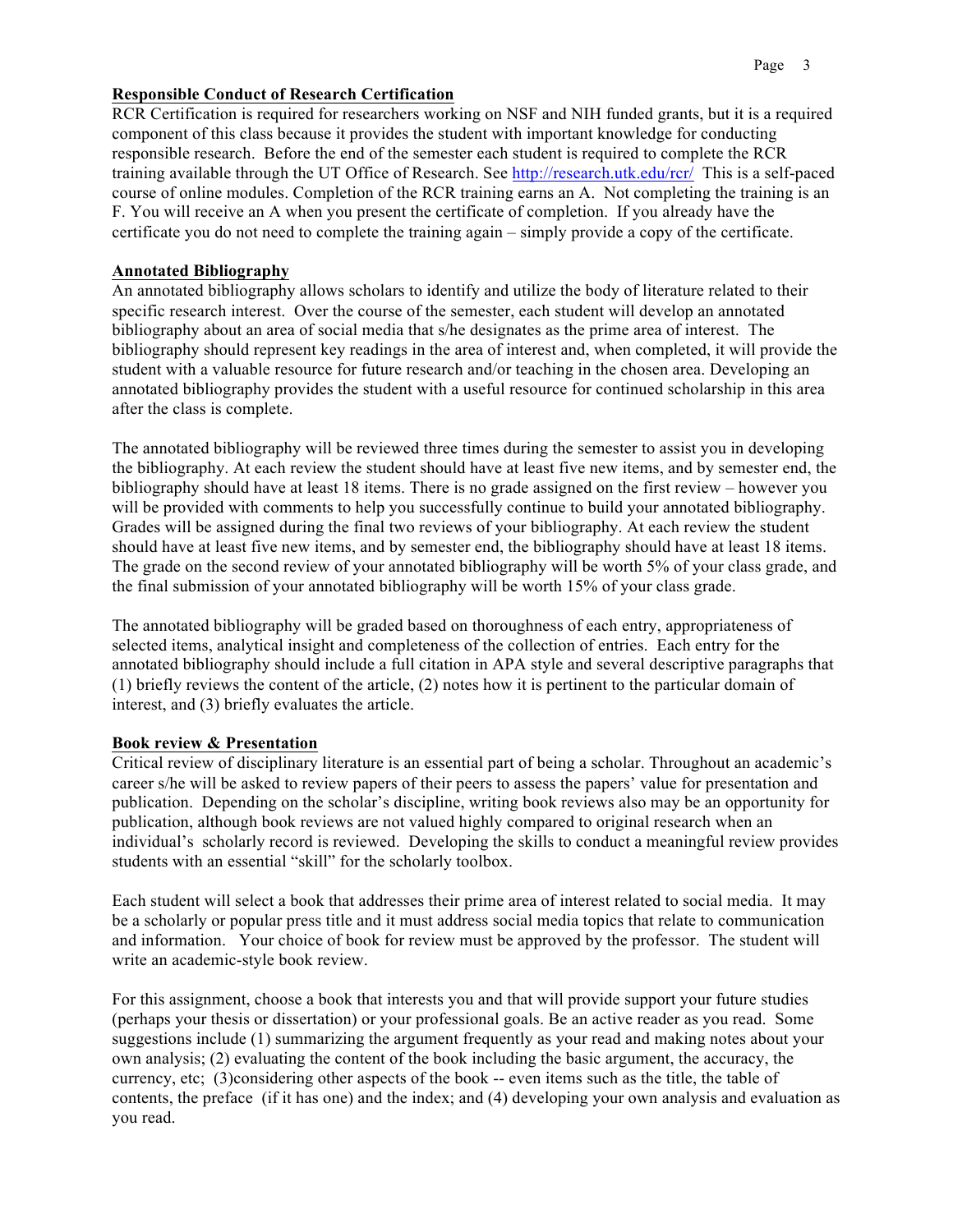The written review will be at least 1000 words but no more than 2000 words. Your written review should include: (1) Complete bibliographic citation including pages, special features, ISBN # and price. (2) Paragraph identifying the thesis and noting if the stated purpose of the work is achieved. (3) Summary of the book. (4) Discussion of book's strengths. (5) Discussion of book's weaknesses. (6) Discussion of your overall assessment of the book. It is okay to praise or to be critical of the book. The key is to support your assessment with a good, logical argument. This written review will be shared with your colleagues via posting on our BlackBoard site so everyone can benefit from your review.

The presentation should consist of prepared comments of at least 8 minutes and no more than 12 minutes. You should be prepared to facilitate a class discussion based on your book report. Think of questions that will encourage discussion. For example, they may be directly about issues raised in the book, or they may extend the argument from the book.

### **Class Participation**

This is a seminar and it is important to join the conversation and this can include needing to complete activities to be prepared! Students are expected to come to class prepared for discussion, and ready to participate. Everyone is encouraged to share their opinions, but it is important that each person also honor the opinions of others. If there is a topic or situation that makes you uncomfortable, please let me know privately so we can improve the situation.

### **Final Project**

There are three options for the final project. Students must elect one of the three options and have the idea for their project approved by the professor by the third class meeting. The final project consists of three parts: (1) a proposal due by the sixth class meeting; (2) the final product as noted below; and (3) the class presentation. The proposal should be no more than five pages outlining the option chosen, the topic, a general discussion of how the topic will be addressed, and examples of resources likely to be used. Descriptions of the final product are noted below. The presentation should be between 15-20 minutes of prepared material and the presenter should be prepared to facilitate a discussion with the class of 15-20 minutes. The proposal must be turned in and it will receive a provisional grade so you have an idea of how you are doing. The final grade on your final project will be based on the complete body of your finap project work – the proposal, the presentation and the final deliverable. If there is no proposal, your final project grade will be lowered by one full grade.

OPTION ONE: Research Paper. You will identify and research an issue related to your selected area of interest. I am willing to help you develop a topic of interest to you or to suggest possible topics. It is expected that you will use all the resources available to you, including journals, books, websites, and interviews with relevant parties. If you are interested in conducting original research with human subjects (for example, surveying students about their use of social media), please talk to me as soon as possible so we can plan for human subjects approval. The paper should be written using APA style, and should be between 18-25 pages.

OPTION TWO: Research proposal. You will prepare a research proposal for a study related to your area of interest complete with a research statement or research question. An example of a quantitatively based proposal would include an introduction (approx 3-5 pages), a literature review (approx 10-15 pages) and a methods section with details about participants, variables etc. The whole document should be approximately 20-25 pages. A qualitatively based proposal would include a discussion of your research question including relevant literature and would include an explicit outline of your methods. It should also be approximately 20-25 pages. A completed IRB form (ready for submission but not submitted) is required.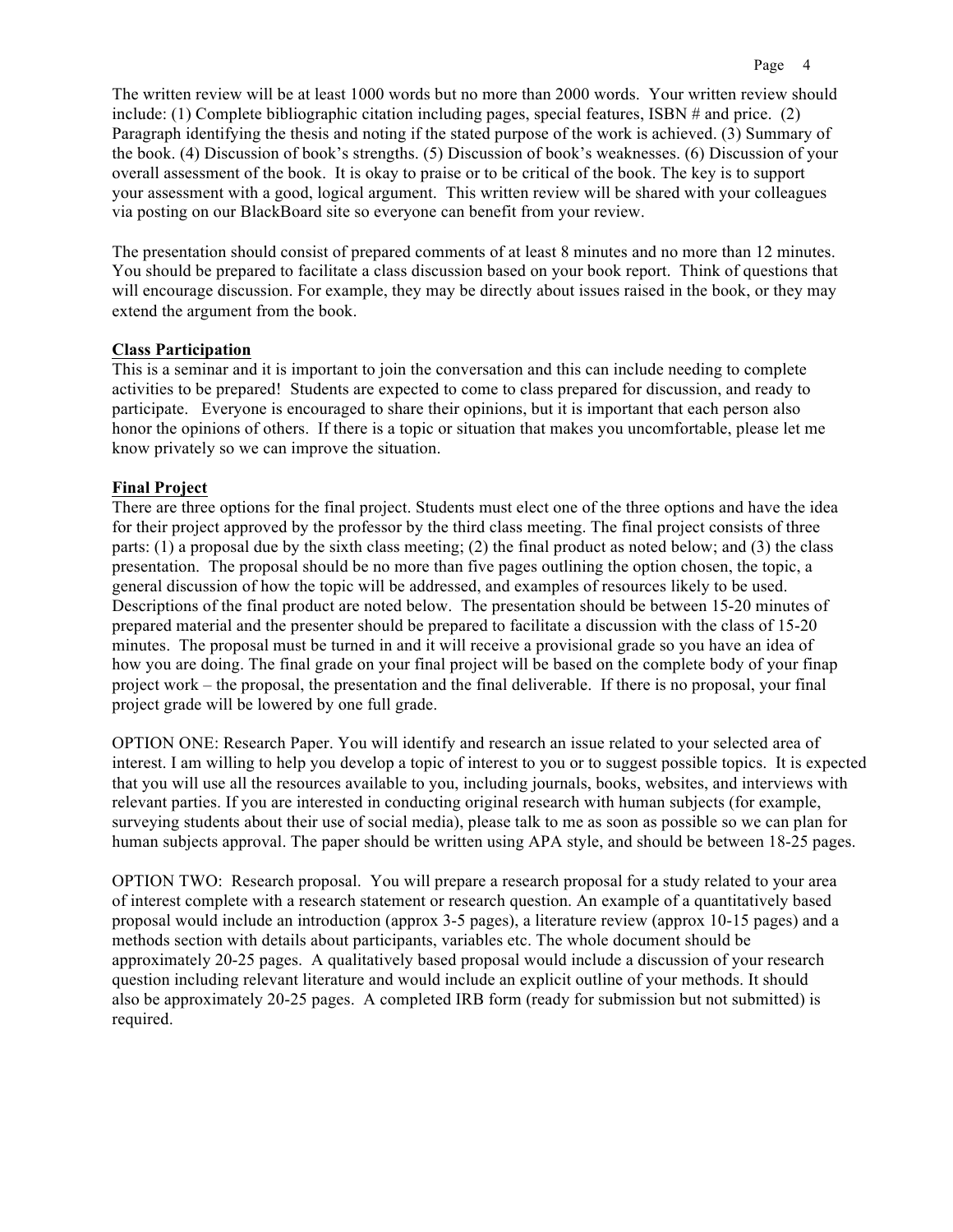OPTION THREE: Creative work. This class is open to students from different disciplines and each may offer different opportunities for creative work. For example, it may be appropriate for an anthropologist to apply communication theory to produce a document and presentation that presents his/her work to a non-technical audience. Or it may be appropriate to create a plan and materials for a specific campaign or public education project. There are other possibilities as well. Please talk to the professor about your ideas.

## **COURSE POLICIES**

- 1. **ATTENDANCE:** This is a seminar course and attendance is important to participate in class discussions and activities. Excessive absences will negatively affect your grade.
- 2. **LAPTOPS, CELL PHONES:** The judicious use of a laptop during class is both useful and encouraged. However, please limit non class-related surfing or other activities. Please set your cell phones on vibrate and limit conversations—either by voice, text, or messging to our breaks.
- 3. **ASSIGNMENTS:** Please submit your work via BlackBoard. Your filename should include your last name and a reference to the assignment (for example, Allard BookReview). Late assignments will not be accepted unless the professor has been informed via email prior to the assigned due date and the professor has granted permission.
- 4. **PLAGIARISM & ACADEMIC DISHONESTY:** (i.e., presenting someone else's work as your own or without proper acknowledgement) or any other type of academic dishonesty will be considered justification for failure in the course and possible dismissal from the University of Tennessee. Further information is available in Hill Topics, the UTK student handbook.
- 5. **FAILING THE COURSE:** A student may fail the course if the student does not complete assignments or meet expectations for assignments as outlined in the syllabus. **IMPORTANT: Missing the session(s) featuring the final student presentations or failing to turn in the final project will result in course failure.**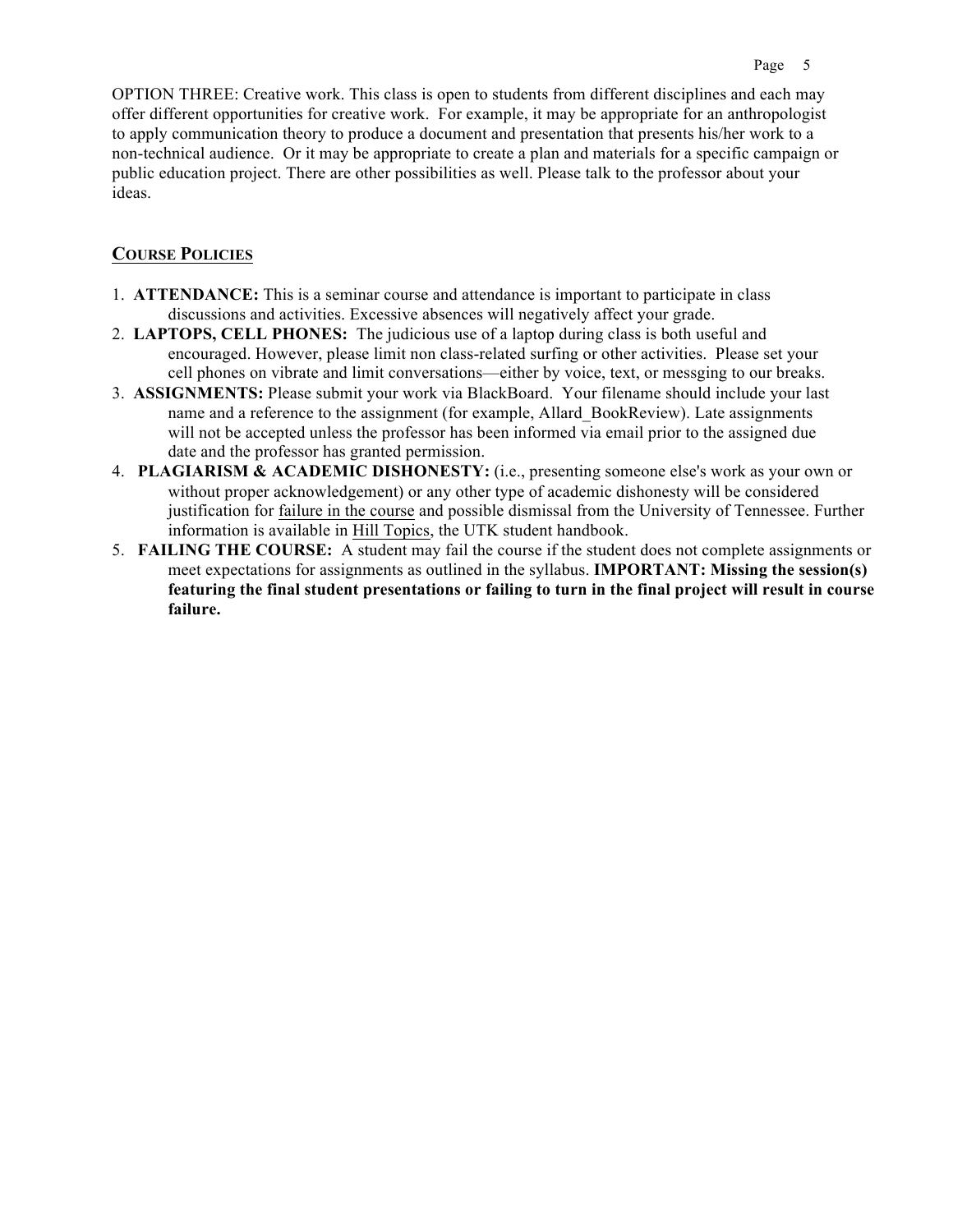## **SCHEDULE OF TOPICS, READINGS AND ASSIGNMENTS:**

MANY ADDITIONAL READINGS WILL BE ASSIGNED TO MATCH CLASS INTERESTS: CHECK ON BB **\*\*PLEASE NOTE FOR READINGS:** These items should be READ BEFORE our class meeting. **\*\*\*PLEASE NOTE FOR ASSIGNMENTS:** These items are DUE AT THE START of our class.

| Week                    | <b>Class</b><br>Date/ | <b>Topics</b>                                                                                                                                                                                                                                                                                                                                                                                                                                                                                                                                                                                                                                                                                                                                                                                                                                                                                                                                                                                                                                     | <b>Assignment Due</b><br>*** |
|-------------------------|-----------------------|---------------------------------------------------------------------------------------------------------------------------------------------------------------------------------------------------------------------------------------------------------------------------------------------------------------------------------------------------------------------------------------------------------------------------------------------------------------------------------------------------------------------------------------------------------------------------------------------------------------------------------------------------------------------------------------------------------------------------------------------------------------------------------------------------------------------------------------------------------------------------------------------------------------------------------------------------------------------------------------------------------------------------------------------------|------------------------------|
|                         | Day                   | <b>Readings Due **</b>                                                                                                                                                                                                                                                                                                                                                                                                                                                                                                                                                                                                                                                                                                                                                                                                                                                                                                                                                                                                                            |                              |
| 1                       | 1/23                  | <b>Introduction</b> : This meeting will be conducted via BB<br>Collaborate. More details about how we will meet with this<br>technology will be forthcoming.<br>Complete reading Zarella & come ready to talk!                                                                                                                                                                                                                                                                                                                                                                                                                                                                                                                                                                                                                                                                                                                                                                                                                                    |                              |
| $\overline{2}$          | 1/30                  | Web 2.0, social media & communication: enabling<br>technologies, social media inventory, social media scholarship<br>boyd, D.M., and Ellison, N. B. 2008. Social network sites: Definition, history, and<br>scholarship. Journal of Computer-Mediated Communication 13: 210-230.<br>Article DOI: 10.1111/j.1083-6101.2007.00393.x<br>URL: http://jcmc.indiana.edu/vol13/issue1/boyd.ellison.html<br>Beer, D. 2008. Social network(ing) sites revisiting the story so far: A response to danah boyd<br>& Nicole Ellison. Journal of Computer-Mediated Communication 13: 516-529. DOI:<br>10.1111/j.1083-6101.2008.00408.x                                                                                                                                                                                                                                                                                                                                                                                                                          |                              |
| $\overline{\mathbf{3}}$ | 2/6                   | Social media and society (see BB for current articles)<br><b>Elect Final Option</b><br>Bennett, W. L., and Segerberg, A. 2011. Digital Media and the Personalization of<br>Collective Action. Information, Communication & Society 14: 770-799.<br>DOI: 10.1080/1369118X.2011.579141 PDF<br>URL: http://www.tandfonline.com.proxy.lib.utk.edu:90/doi/abs/10.1080/1369118X.2011.579141<br>Burgess, J., Foth, M., and Klaebe, H. 2006. Everyday Creativity as Civic<br>Engagement: A Cultural Citizenship View of New Media. Presented at the<br>Communications Policy and Research Forum, Sydney, Australia, 2006.<br>URL: http://www.eprints.qut.edu.au<br>Kahn, R., and Kellner, D. 2004. New media and internet activism: from the 'Battle<br>of Seattle' to blogging. New Media and Society 6: 87-95.<br>DOI: 10.1177/1461444804039908<br>Liu, S., Palen, L., Sutton, J. Hughes, A, & Vieweg, S. 2008. In search of the bigger picture: The<br>emergent role of on-line photo sharing in times of disaster. Proceedings of the 5 <sup>th</sup> |                              |
| $\overline{\mathbf{4}}$ | 2/13                  | International ISCRAM Conference, Washington DC, May 2008.<br>Social media and society (see BB for current articles)                                                                                                                                                                                                                                                                                                                                                                                                                                                                                                                                                                                                                                                                                                                                                                                                                                                                                                                               | <b>Biblio Review 1</b>       |
|                         |                       | Rahimi, B. 2011. The Agnostic Social Media: Cyberspace in the Formation of Dissent<br>and Consolidation of State Power in Postelection Iran. Communication Review 14: 158-178.<br>DOI: 10.1080/10714421.2011.597240<br>URL: http://www.tandfonline.com.proxy.lib.utk.edu:90/doi/abs/10.1080/10714421.2011.597240<br>Loader, B. D. and Mercea, D. 2011. Networking Democracy? Information,<br>Communication & Society 14:<br>757-769.<br>DOI: 10.1080/1369118X.2011.592648<br>URL: http://www.tandfonline.com.proxy.lib.utk.edu:90/doi/abs/10.1080/1369118X.2011.592648<br>Brejzek, T. 2010. From social network to urban intervention: On the scenographies of flash mobs and<br>urban swarms. International journal of Performance Arts and Digital Media. 6(1): 109-122.<br>DOI: 10.1386/padm.6.1.109 1                                                                                                                                                                                                                                         |                              |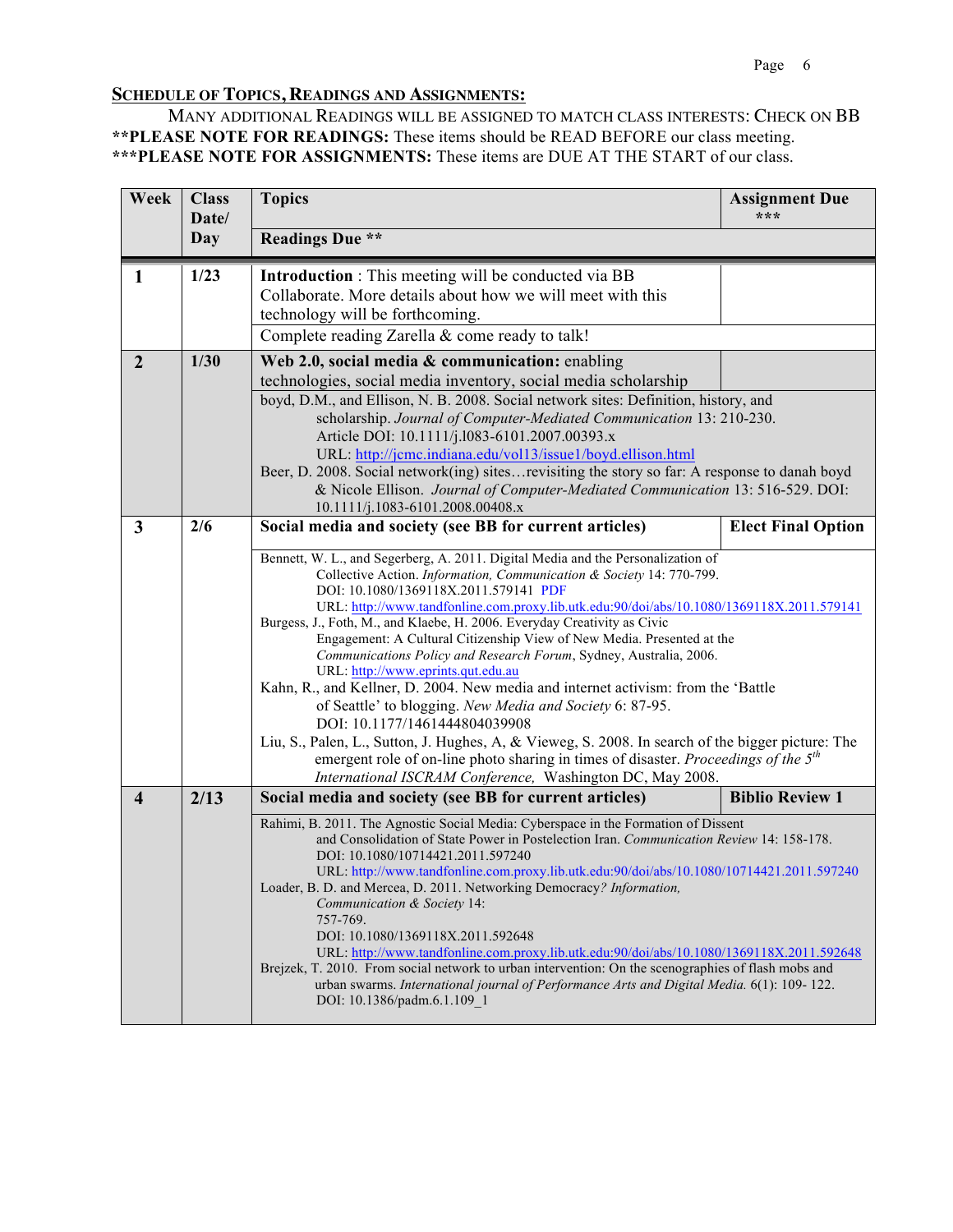| <b>2/20</b> | Predicting events using social media                                                |  |
|-------------|-------------------------------------------------------------------------------------|--|
|             |                                                                                     |  |
|             | Becker, H., Naaman, M., and Gravano, L. 2009. Event Identification in Social Media. |  |
|             | URL: infolab.stanford.edu/~mor/research/beckerWebDB2009.pdf                         |  |
|             | Chakrabarti, D., and Punera, K. 2011. Event Summarization Using Tweets.             |  |
|             | Proceedings of the Fifth International AAAI Conference on Weblogs and Social        |  |
|             | Media. Sunnyvale, CA: Yahoo Research.                                               |  |
|             | Chua, A. Y. K., Razikin, K., and Goh, D. H. 2011. Social tags as news event         |  |
|             | detectors. Journal of Information Science 37: 3-18.                                 |  |
|             | DOI: 10.1177/0165551510389108                                                       |  |
|             | URL: http://jis.sagepub.com.proxy.lib.utk.edu:90/content/37/1/3.short               |  |

| 2/27 | Social media and business                                                                    | <b>Proposal for final</b> |  |
|------|----------------------------------------------------------------------------------------------|---------------------------|--|
|      |                                                                                              | project                   |  |
|      | Ghose, A. and Ipeirotis, P. G. 2011. Estimating the Helpfulness and Economic Impact          |                           |  |
|      | of Product Reviews: Mining Text and Reviewer Characteristics. IEEE Transactions on           |                           |  |
|      | Knowledge & Data Engineering 23: 1498-1512.                                                  |                           |  |
|      | DOI: 10.1109/TKDE.2010.188                                                                   |                           |  |
|      | URL: http://ieeexplore.ieee.org.proxy.lib.utk.edu:90/xpls/abs_all.jsp?arnumber=5590249&tag=1 |                           |  |
|      | Kozinets, R. V., De Valck, K., Woinicki, A. C., and Wilner, S. J. S. 2010. Networked         |                           |  |
|      | Narratives: Understanding Word-of-Mouth Marketing in Online Communities. Journal of          |                           |  |
|      | <i>Marketing</i> 74: 71-89                                                                   |                           |  |
|      | ISSN: 00222429                                                                               |                           |  |
| 3/5  | <b>Book Review Presentations</b>                                                             | <b>Book review</b>        |  |
|      |                                                                                              | presentation              |  |
|      |                                                                                              |                           |  |

| 3/12 | <b>Social Media Panel</b> | <b>Biblio Review 2</b> |
|------|---------------------------|------------------------|
|      | TBA – Panelists choice    |                        |
| 3/19 | <b>SPRING BREAK</b>       |                        |
|      |                           |                        |

| 10 | 3/26 | Social media and the individual                                                                                                                                                                                                                                                                | <b>Book Review Due</b> |
|----|------|------------------------------------------------------------------------------------------------------------------------------------------------------------------------------------------------------------------------------------------------------------------------------------------------|------------------------|
|    |      | Hogan, B. 2010. The Presentation of Self in the Age of Social Media: Distinguishing<br>Performances and Exhibitions Online. Bulletin of Science Technology Society 30: 377-386.<br>DOI: 10.1177/0270467610385893<br>URL: http://bst.sagepub.com.proxy.lib.utk.edu:90/content/30/6/377.abstract |                        |
|    |      | Van Doorn, M., van Loenen, E., and de Vries, A. 2007. Performing in Ambient<br>Narratives: Supporting Everyday Life Performances with Technology. TDR 51: 68-79.                                                                                                                               |                        |